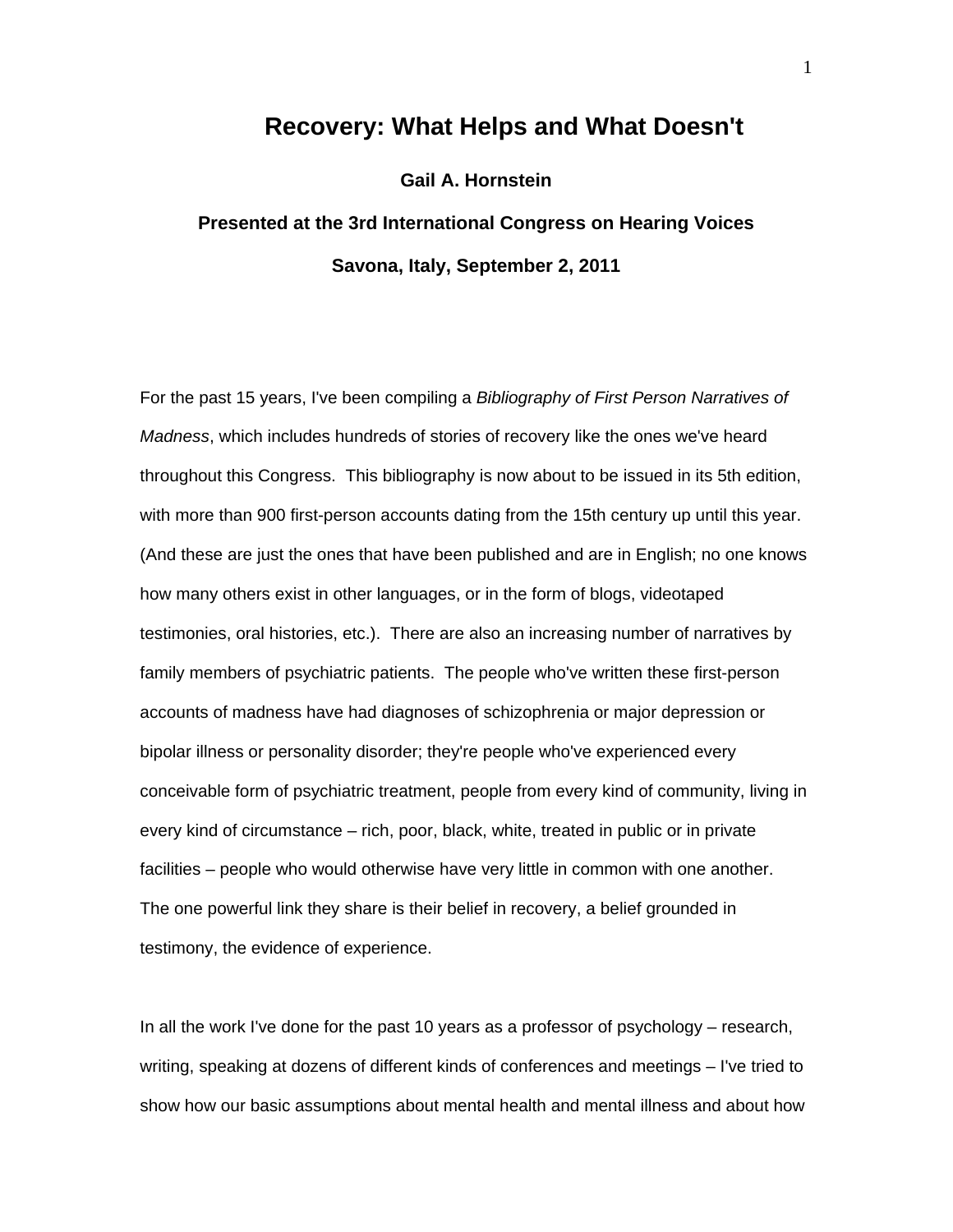the mind works have to be radically reconceived if testimony is taken as the starting point. The evidence of experience is complex, layered, and emotionally powerful, in ways that statistical findings or research data never seem to be. So, before I talk specifically about what is now known about what helps and what doesn't, I want to focus for a few minutes on evidence itself. Because how we decide what is true and what is not in psychiatry has never been simple or straightforward.

There's a lot of discussion these days about evidence-based medicine, and the importance of using only approaches that are "proven to be effective." But who decides what is "evidence" or "proof" or "effectiveness"? And what criteria do they rely on to make these judgments?

Scientists like to think of themselves as "objective," and media reports of scientific studies reinforce the idea that research and data are based on technical procedures that are not political. But in psychiatry these efforts are much less successful, because money from the pharmaceutical industry, acrimonious debates in the American Psychiatric Association about what diagnoses to put in the Diagnostic and Statistical Manual of Mental Disorders (DSM), and the obvious inadequacies of existing modes of treatment make psychiatric knowledge seem far from neutral or certain.

I'm not going to focus on the examples of obvious bias which have been exposed in many recent books and articles – the reports of research that are ghostwritten by drug company contractors; the psychiatrists who fail to disclose conflicts of interest; the government agencies like the Food and Drug Administration in the US that yield to pressure to relax their standards for testing a treatment before it is approved for use, and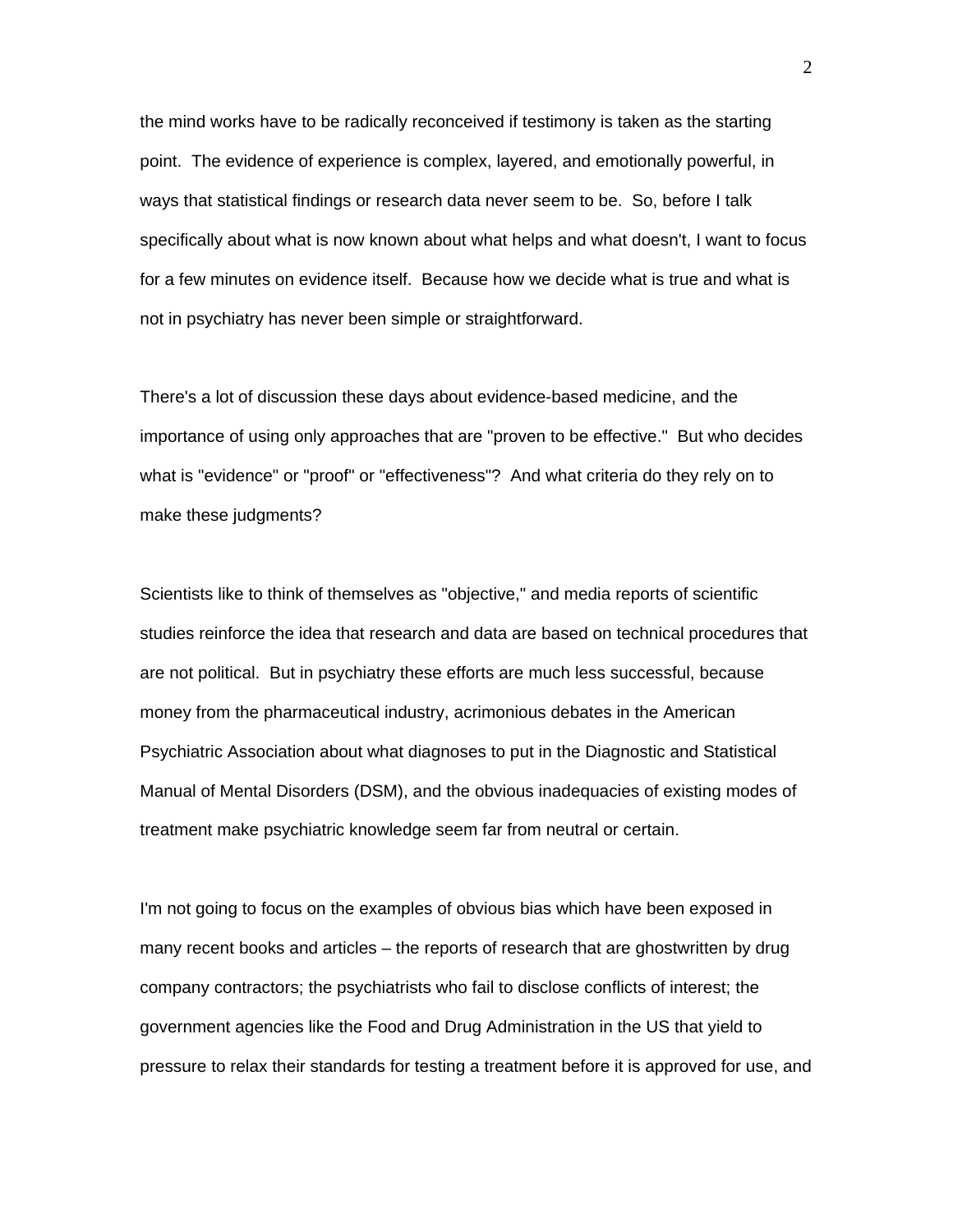so on. I want to talk instead about a more basic issue – what kind of data are taken as evidence in psychiatry in the first place.

Let's start with a key example – the randomized controlled trial. This is a particular way of organizing a research study that involves putting people into at least two groups, to see whether a certain treatment works better than some alternative (which might be another method or no treatment at all). The key component of this research paradigm, the part that is considered its greatest strength, is that people are assigned to each of the two or more comparison groups on a *random* basis. This is what ensures that you don't end up with all the men or all the people who are very unwell or all the Afro-Caribbeans in one group rather than the other. Well, fine, but people aren't "variables." They have their own frameworks of meaning, their own ways of making sense of their suffering. And if they're in a research study, how they *think* and *feel* about the "treatment" to which they have been "randomly assigned" has a huge effect on whether it "works" or it doesn't.

When you do research in chemistry or in geology or in astrophysics, the molecules or rock layers or planetary movements that you are studying don't have a viewpoint about their own behavior. They don't feel frustrated or relieved to be in a research study; they don't hope desperately that the method will work or resent being experimented on. But in psychiatry, of course, people feel all these things and much more. Their personal histories crucially shape their response to any intervention and determine how it will be interpreted. There's absolutely nothing random about their thoughts and experiences, and to assume otherwise is either bad science or immorality.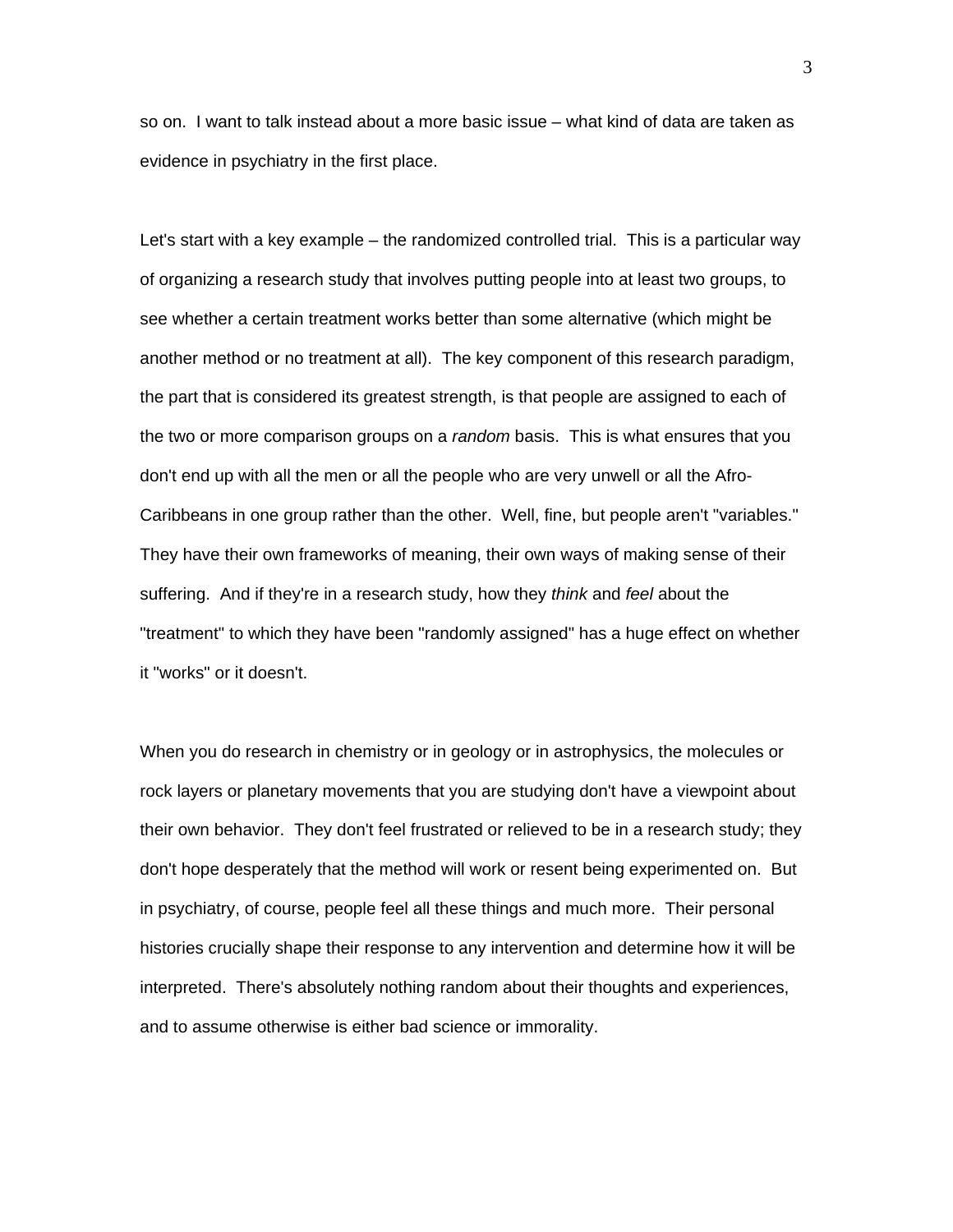What I am suggesting here is that much of the structure of psychiatric research is flawed from the start. The randomized controlled trial, often called "the gold standard" of research designs, is a method designed for testing drug effectiveness. It cannot meaningfully be used to assess other types of intervention. Psychotherapy, for example, requires a good "fit" between therapist and patient to be effective; the idea of assigning clinicians randomly to determine whether psychotherapy works essentially undermines the whole logic of the method. Peer support is even less amenable to being studied using a randomized trial; imagine how effective it would be to put someone randomly into a support group, regardless of whether its values, interests, and goals fit their needs personally. The reason I am stressing these issues of methodology is because we need to become much more aware of the extent to which the general criteria for "evidence" in psychiatry have been distorted by the use of procedures that take drug treatment as their paradigm. If the very definition of what constitutes a well-designed research study rules out the possibility that approaches other than drug treatment will be taken seriously, then we simply can't accept the so-called "outcome data" uncritically. That's why I'm not organizing my talk today around the kinds of findings about recovery that are typically reported in professional journals in psychiatry and clinical psychology.

So, returning to my key question, "what *does* help in recovery?", I want to focus instead on what we have learned from the evidence of experience, from people's testimonies.

Based on my study of hundreds of first-person accounts, I think there are *four* main factors that are key. No matter how recovery is defined – which is itself a complicated, politicized issue to which I will return later in this talk – there are four factors that people identify as crucial:

1. Being listened to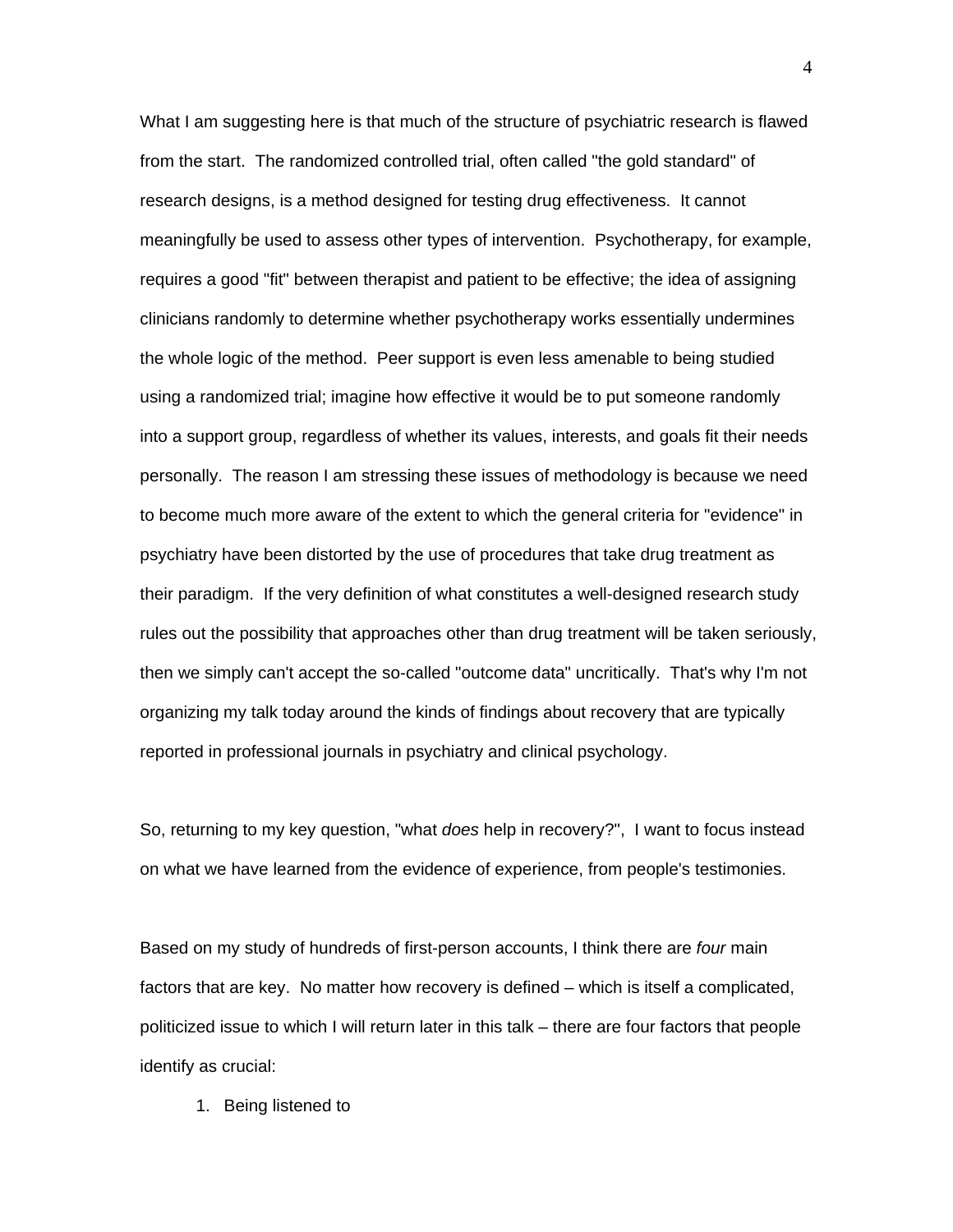- 2. Being believed
- 3. Having an empathic witness to their suffering
- 4. Being seen by at least one key person as capable of becoming fully well

These four elements are present even in accounts that are otherwise radically different. Diagnosis, gender, age, nationality, type of treatment – none of these factors is as important as the four elements I just mentioned.

In other words, in striking contrast to what most mental health professionals assume, it isn't a question of deciding which treatment works best (as if one treatment *would* work best for everyone, regardless of experience or circumstances). Instead, the issue is whether there is a match between the explanatory frameworks of doctor and patient as to what caused the problem and what will help to reduce the distress it is causing, and whether the four factors I just outlined are present.

Let's take each one of these in turn. **Being listened to** is crucial to creating a coherent account of your own experience. This is true for everyone, regardless of their mental health history; it's impossible to make sense of what has happened in your life without the opportunity to narrate it to another person. And when people experience extreme states, or very intense emotions, or voices, visions, or unusual sensations, it's even more essential to have someone who will listen uncritically to what they are going through. Often, the only way to make sense of your own experiences is to try to describe or depict them to other people. Being listened to is an essential part of constructing the scaffolding upon which a life narrative can be built.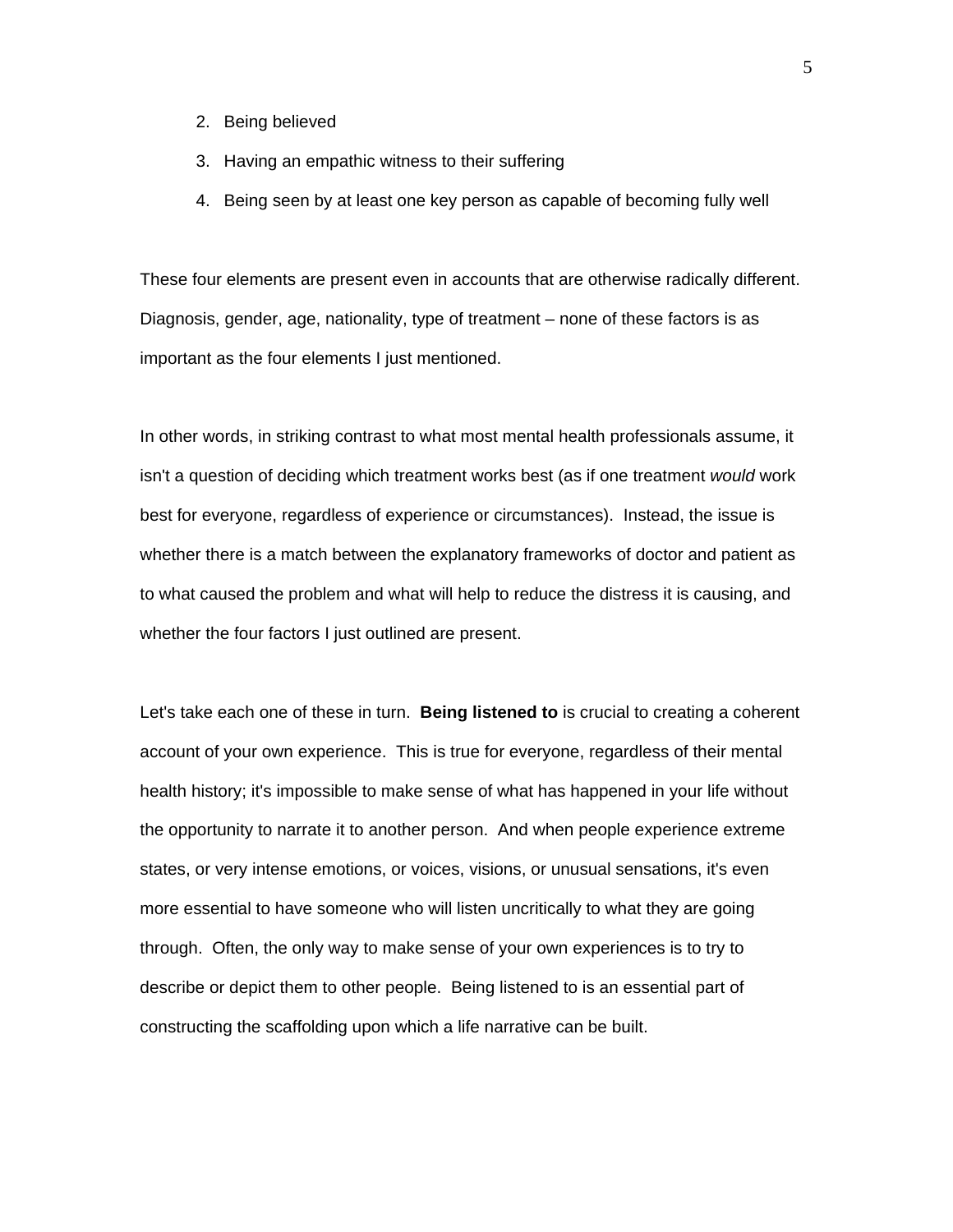**Being believed** is equally important, especially if your account includes trauma or distressing or unusual feelings, events, or actions. Even if the other person hasn't gone through anything similar, their capacity to convey an unambiguous sense of believing what you say can help you to articulate and remember parts of your own experience that might otherwise be forgotten or denied. Being believed is also the key first step in sorting out which of your feelings and actions are normal responses to extreme circumstances.

**Having an empathic witness to your suffering** is essential to being able to work through trauma of any kind – whether in the past or the present, in the psychiatric system, the family, or in some current situation. Much of the distress of voices or extreme states comes from the isolation and fear that can make a person question what's real. Unless you have someone who can be a witness to your suffering, who can see what you are going through and empathize as a fellow human being, you can't start to work through these feelings. They remain urgent, often overwhelming, until someone acknowledges the reality of the trauma and makes it possible to begin integrating it meaningfully into a broader life narrative.

Finally, **being seen by at least one key person as capable of becoming fully well** is absolutely essential to recovering. By definition, states of despair or anguish of any kind threaten to extinguish a person's capacity to hope. Without at least one person in your life holding on to the potential for you to change, to move forward – however you yourself define that – it's impossible to imagine yourself being different from how you are now. No one can recover their sense of a unique and valued personal identity, their capacity to hope for a life less filled with suffering, or the ability to reach important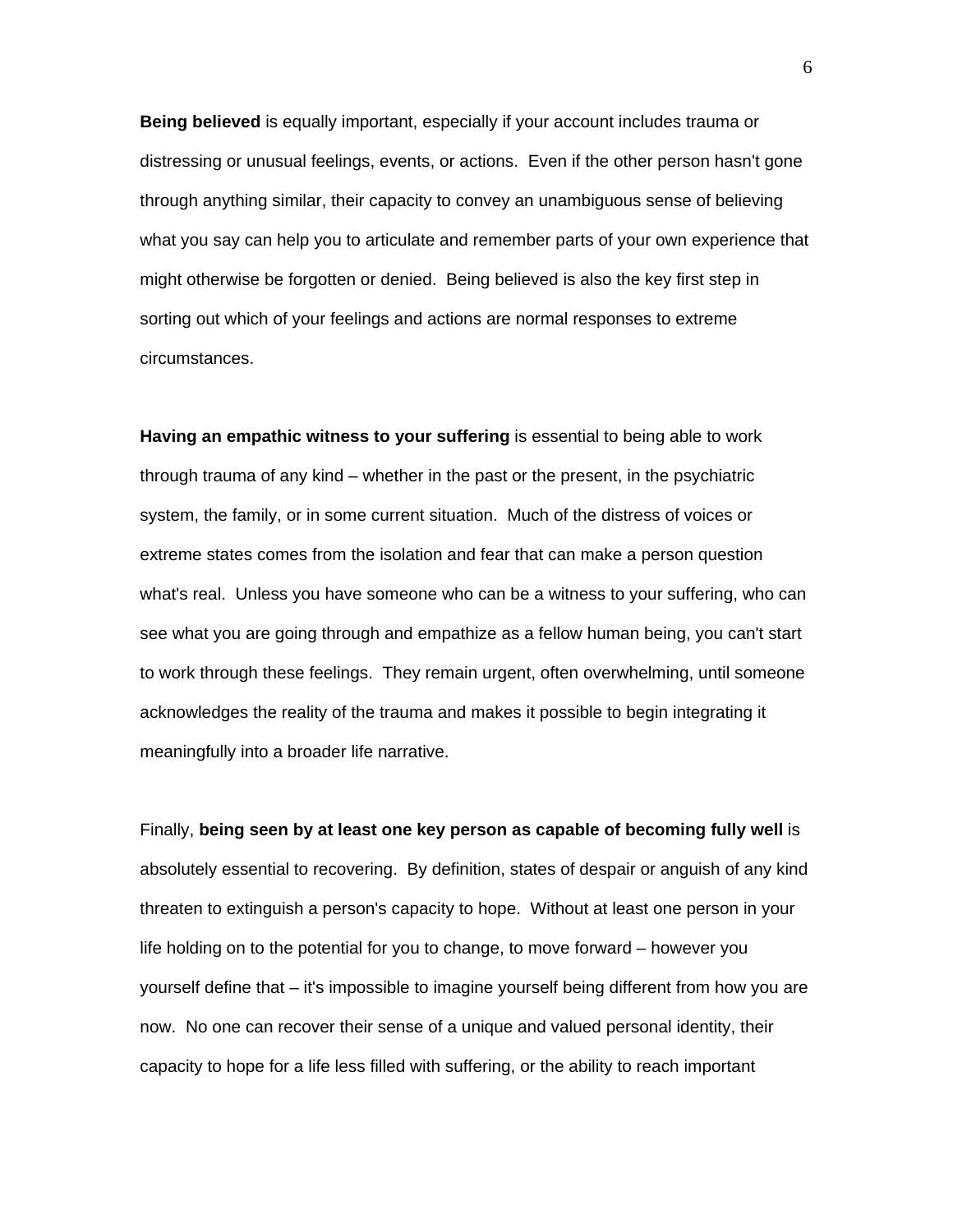personal goals without at least one key person in their life believing in those possibilities and cheering them on.

So, we can now see precisely which factors **do not** help to promote recovery:

- 1. Being lied to, or not told important information
- 2. Not being believed, especially about trauma
- 3. Having no one who can be an empathic witness to what you have endured
- 4. Being seen as incurable, or as having a lifelong illness, from which recovery cannot occur

It's a tragic fact for so many of us that the psychiatric system often embodies precisely these four "anti-recovery" elements.

The self-fulfilling prophecy is one of the most powerful phenomena in psychology. It can keep a person from recovering, no matter what the circumstances. Regardless of how powerful or targeted a treatment or intervention of any kind is intended to be, recovery depends hugely on what the person *herself* experiences as healing. In other words, for any approach to be effective, the person has to believe in it, and see it as an appropriate response to her own needs.

Because it's **not** the type of treatment in and of itself that determines whether something is experienced as helpful. That's the mistake psychiatrists keep making, to think that it's medication versus psychotherapy versus X, Y, or Z. All of these methods (and many others, including ECT) work for **some** people and not for others. That's been true throughout psychiatry's history, and it's just as true today. (Indeed, I've been arguing for years that the only generalization that can realistically be made about treatment in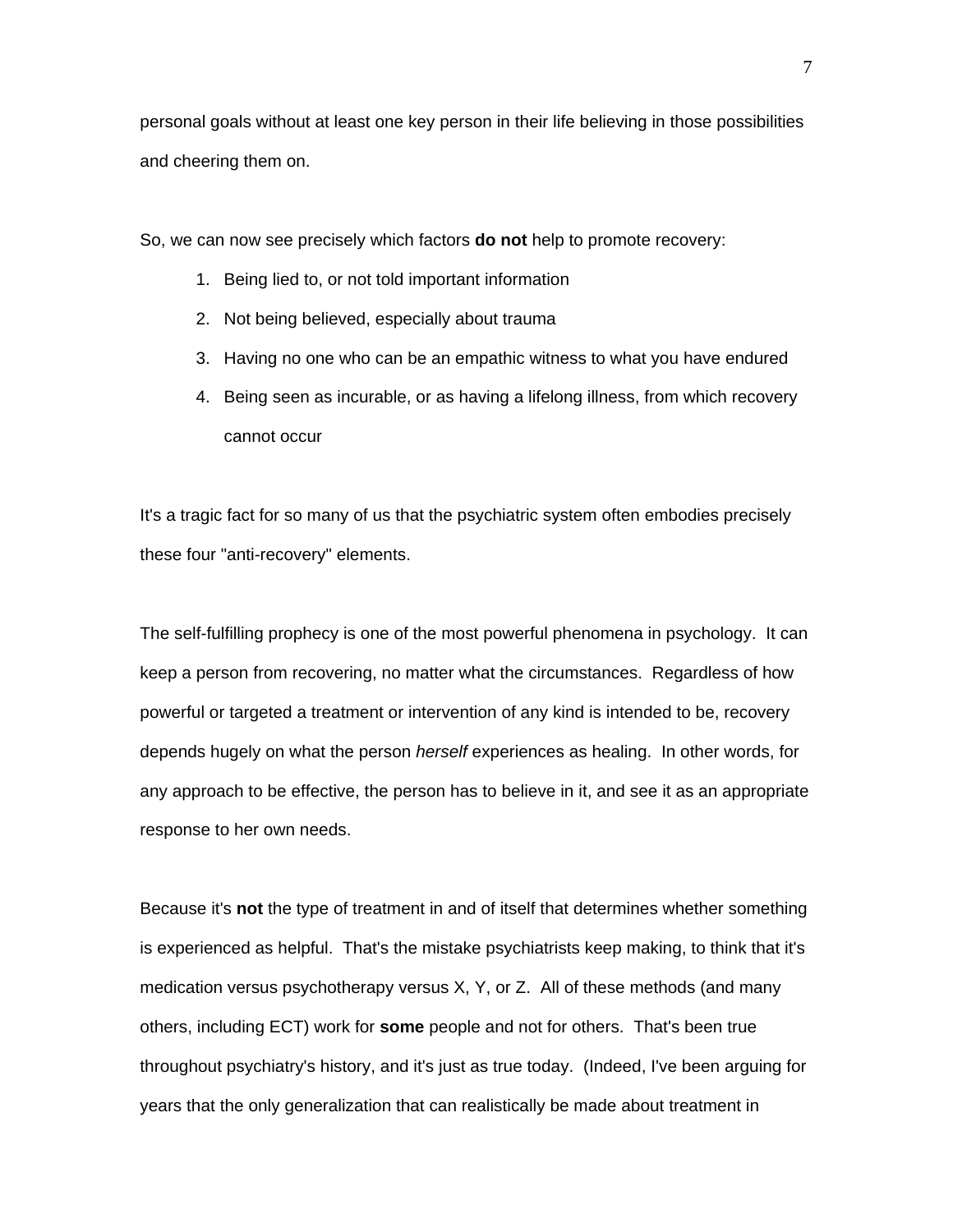psychiatry is that every method that has ever been developed works for **some** people and not for others.) The key issue is whether there is a **match** between the frameworks that the patient and the doctor are using to understand and intervene in what's happening.

Let me give just one example of this. Joanne Greenberg, author of *I Never Promised You a Rose Garden*, strongly shared the view of her therapist, Frieda Fromm-Reichmann, that buried memories and experiences of childhood suffering were at the root of the disturbed behavior that had landed her in a locked ward as a teenager. An intensive four-year psychotherapy was what allowed Greenberg to become fully well for the first time in her life. In contrast, Carol North, author of *Welcome Silence: My Triumph over Schizophrenia*, thought that there was a toxin in her body causing the voices and visions that had been tormenting her for years. When her doctor started treating her with an unusual version of kidney dialysis which filtered her blood and removed what they both assumed were the toxic molecules causing her symptoms, she recovered completely. Even though Greenberg and North were very similar in many respects – age, gender, racial background, symptoms, diagnosis, etc. – radically different approaches worked for each of them because there was a match between their own frameworks of understanding their distress and the interventions their doctors introduced. Once this match of assumptions and metaphors is in place, and the four elements I described above are present, then recovery can happen. And under these conditions, **many** types of intervention are effective.

"Recovery" is a term that is increasingly being used in the traditional world of mental health. Regardless of whether you think this is a useful development or a way of coopting more radical thinking, there's no question that having a mental health system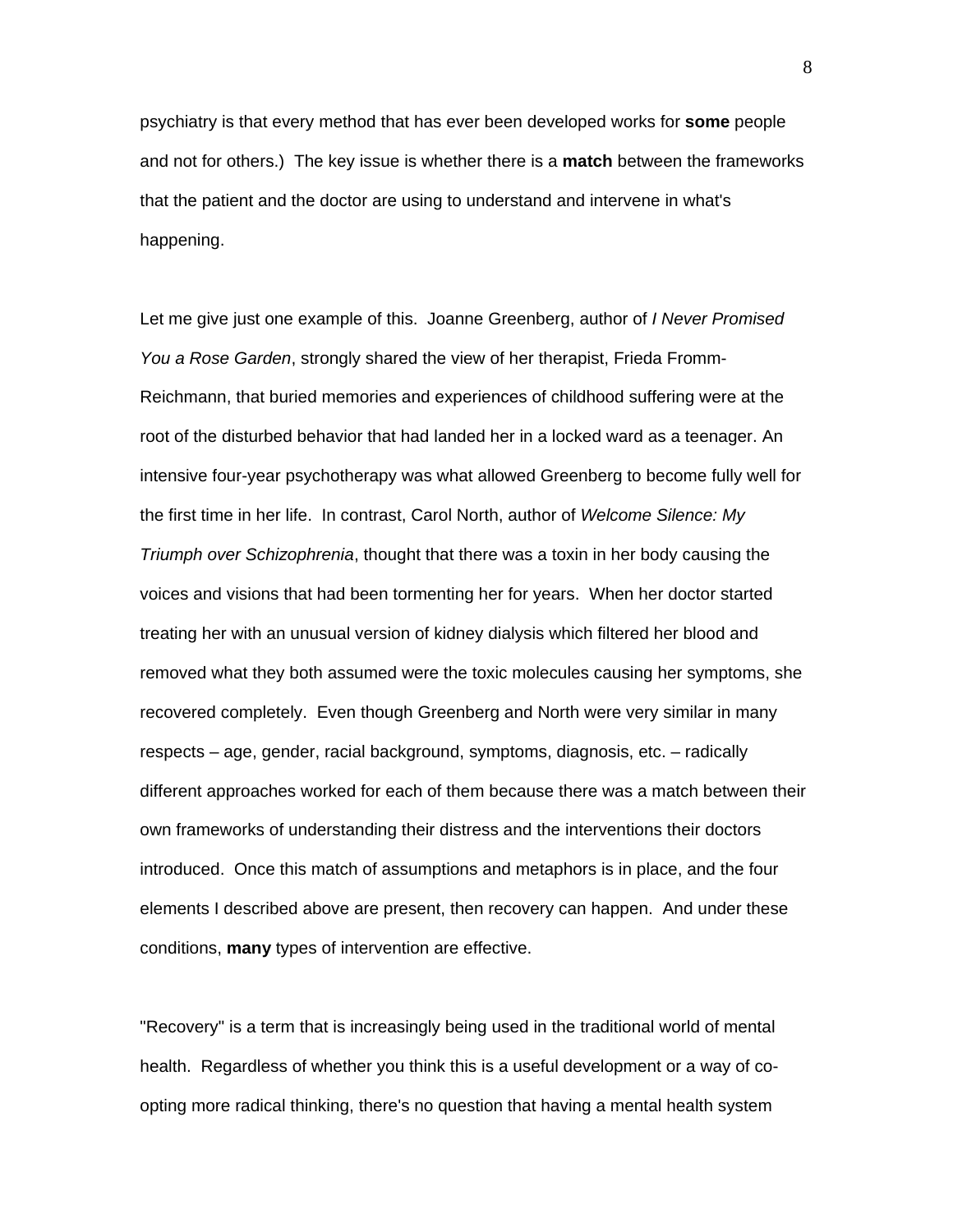focused on recovery rather than lifelong illness is a good thing. But we'd all be better off – including the psychiatrists – if we listened to what people have to say about their own experience of healing, instead of assuming that we know what "recovery" means or that it means the same thing for everyone.

Over the past few weeks, the US government agency responsible for mental health policy (whose name is SAMHSA, which stands for Substance Abuse and Mental Health Services Administration) has been running an online forum for people to express their views on what are termed the "Guiding Principles of Recovery" and to vote for a new "Definition of Recovery" that the agency can adopt for widespread use. SAMHSA says that it wants this "working definition of recovery to help policy makers, providers, funders, peers/consumers and others to design, deliver, and measure integrated and holistic services and supports to more effectively meet the needs of individuals served by behavioral health systems."

It sounds silly to be deciding what recovery is through a process of online voting, but at least it's more democratic than the standard way government agencies operate, with some bureaucrat or group of bureaucrats sitting around a table in an airless conference room making up whatever definition they personally think is appropriate. We'd all rather have mental health policy guided by the views of those whose lives are being affected. But the way that the issue has been framed by this agency of the US government makes it very difficult to effect real change in how recovery will be understood.

To understand what I mean, listen to what they say on their website: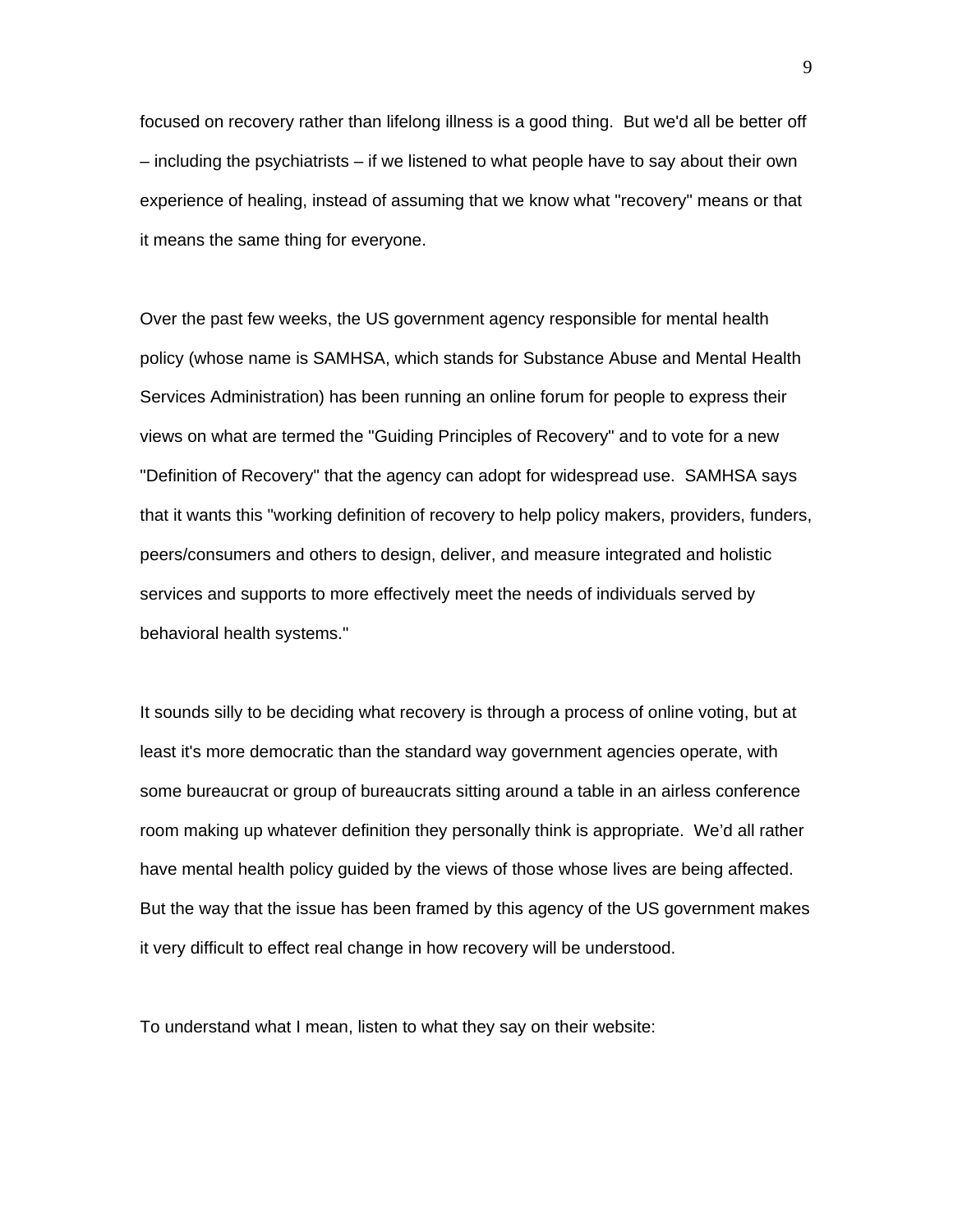Through the Recovery Support Strategic Initiative, SAMHSA has delineated four major dimensions that are essential to a life in recovery:

- **Health**: overcoming or managing one's disease(s) as well as living in a physically and emotionally healthy way;
- **Home**: a stable and safe place to live;
- **Purpose**: meaningful daily activities, such as a job, school, volunteerism, family caretaking, or creative endeavors, and the independence, income and resources to participate in society; and
- **Community**: relationships and social networks that provide support, friendship, love, and hope.

Now, some of these ideas sound great; who could dispute the importance of a stable and safe place to live, or social networks that provide support, love, and hope? But can these goals really be achieved if the starting assumption is that people have "a disease" called mental illness that they need to "manage"?

During the two weeks that the online forum allowed people to vote on the definitions and principles of recovery, one of the comments receiving the most votes was: "recovery means fewer days experiencing hallucinations and delusions." Statements like these are hardly surprising given the "managing your disease" assumption inherent in the way the forum was structured.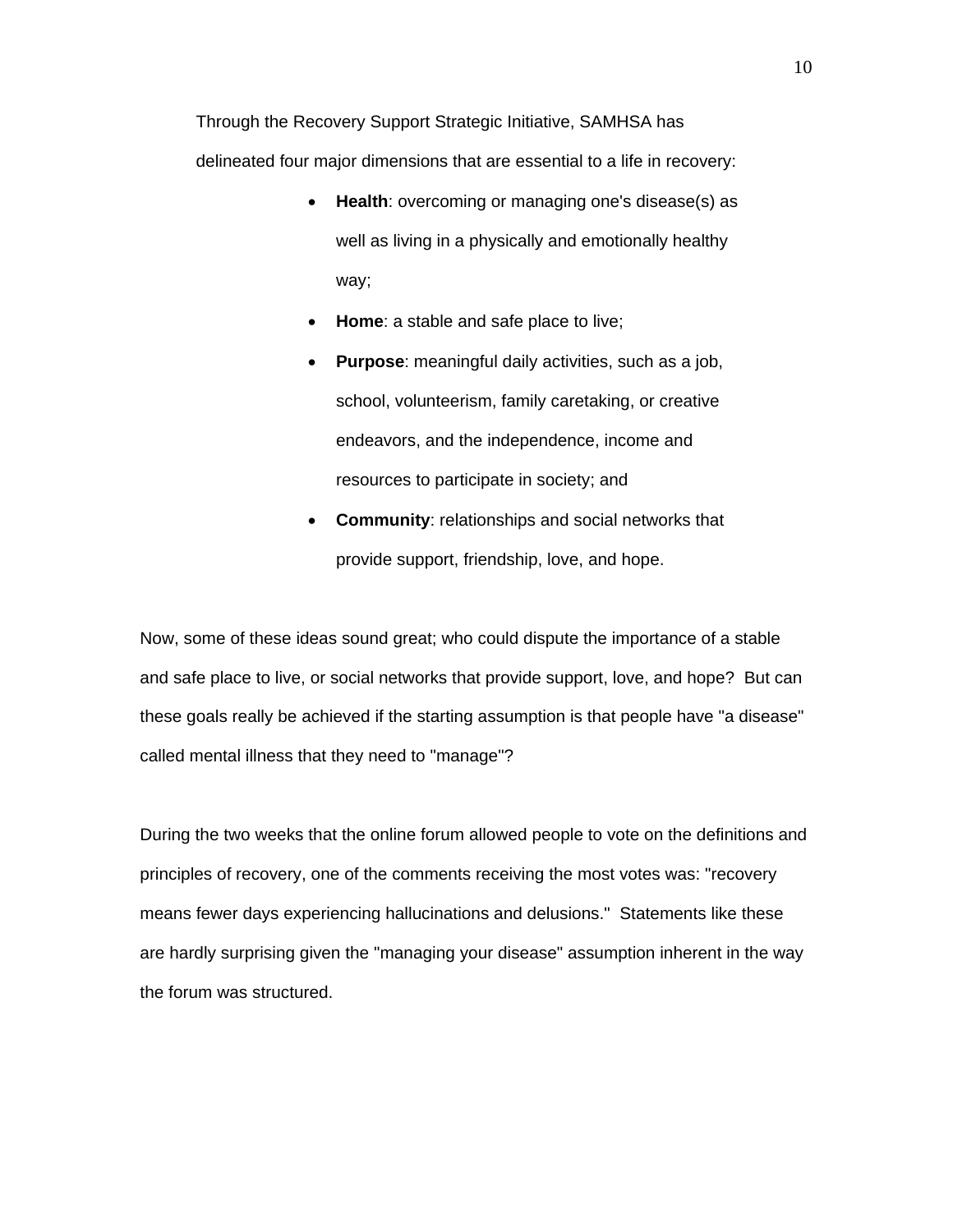So, we have to applaud Sera Davidow from the Western Massachusetts Recovery Learning Community and Oryx Cohen and Dan Fisher from the National Empowerment Center who showed how direct action can be effective even in these skewed circumstances. They championed a definition of recovery based on the rallying cry of the disability rights movement – "Nothing about us without us" – which inspired more than 1000 people to vote for the Western Massachusetts Recovery Learning Community's guiding principles of recovery which include: "self-determination and choice, mutuality, optimism, respect, and genuine human relationships."

Of course it remains to be seen whether SAMHSA will in fact rewrite its policies to reflect these principles, which got the most votes. But what this whole experience certainly shows us is that an organized response by the psychiatric survivor community can have powerful results. Regardless of what formal policies SAMHSA or any other government agency elsewhere in the world puts into place, the Hearing Voices Network and the broader survivor movement can continue to embody ways of understanding recovery that can transform the thinking of others.

One reason that the peer support movement is growing so rapidly in psychiatry is that it is founded on those four essential qualities I described earlier as crucial: being listened to, being believed, having an empathic witness, and someone who sees you as capable of becoming fully well. Every single time a person goes to a peer support group, she can feel confident of getting those four things from the group. Unfortunately, no setting within psychiatry is likely to match this, which may be why professionals tend to downplay the importance of patients helping each other.

11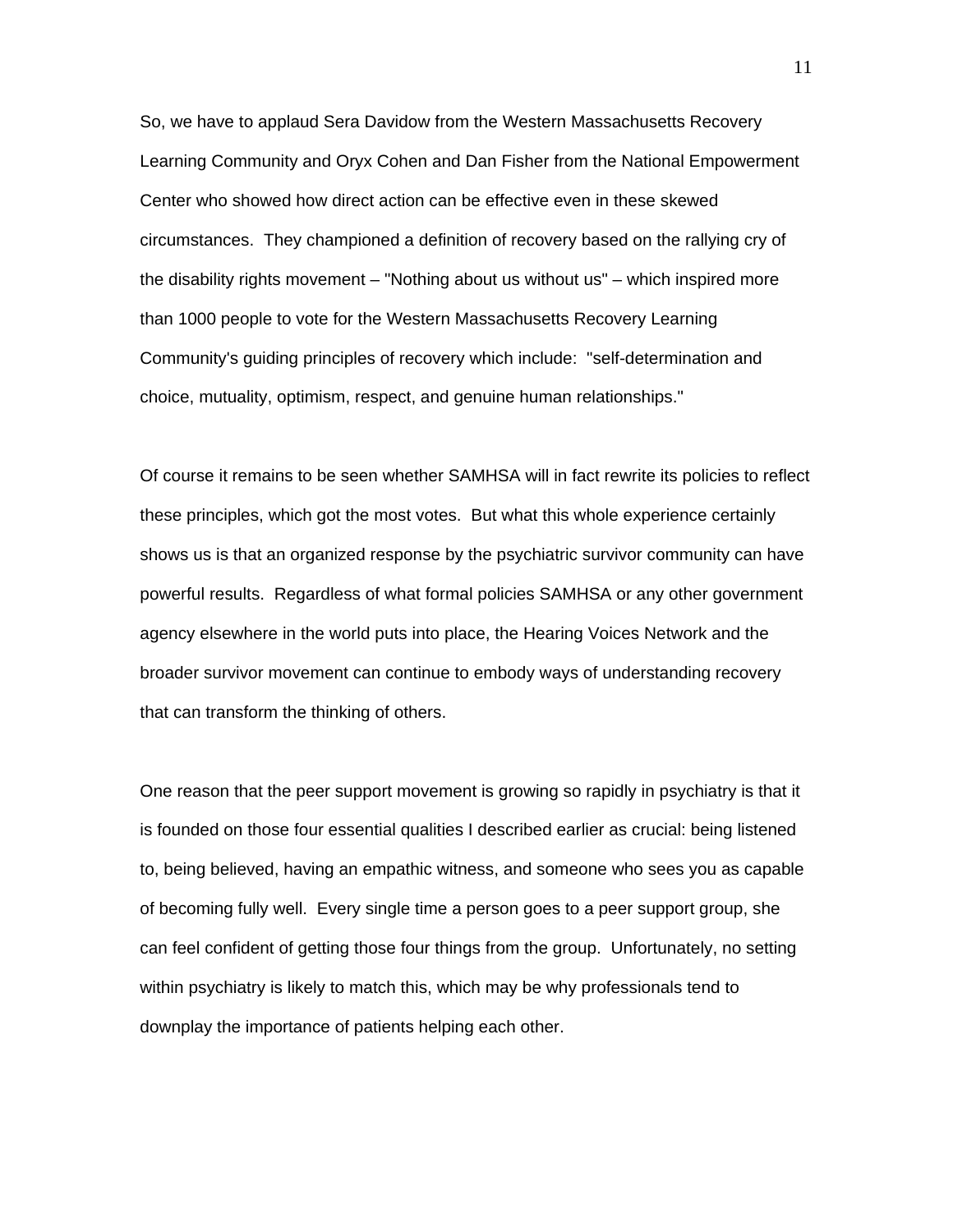Hearing voices support groups in particular offer something of crucial importance, something people rarely get anywhere else – validation for even inexplicable or extreme states of mind, and a sense of shared experience with others who have faced similar challenges. So many people who have been helped by HVN or by the other support groups it has inspired – like those in the paranoia network – say they felt like "aliens" or "monsters" until they met others who had gone through similar experiences. Feeling like a human being is absolutely crucial to anyone's recovery, yet it's a sad fact that the psychiatric system can't be counted on to provide this assurance. (Of course it should, and sometimes it does, but unfortunately not often enough.) Patients give up on doctors who insist that their experience isn't actually happening or that their feelings aren't real.

In fact, the most important obstacle to recovery at present is the mental health system's skepticism about whether it's possible, indeed frequent. Here's where frameworks of meaning re-enter the picture. If your doctor believes that your voices are evidence of a mental illness called schizophrenia, which is caused by a dopamine imbalance whose underlying mechanism is unknown, he won't think that you can recover, because there's no treatment he's aware of that can accomplish this goal. In other words, since professionals assume that only their methods count, if these don't work, or if they don't work well enough for enough people, the inescapable conclusion is that recovery from schizophrenia cannot occur. But once each of the terms in this equation is challenged, as HVN has done for the past 25 years, it becomes clear that it's these assumptions about "schizophrenia" and "dopamine imbalance" and "treatment" that are the real impediments to recovery. It was only when patients started going off on their own to help one another that a more nuanced and optimistic view of recovery could emerge.